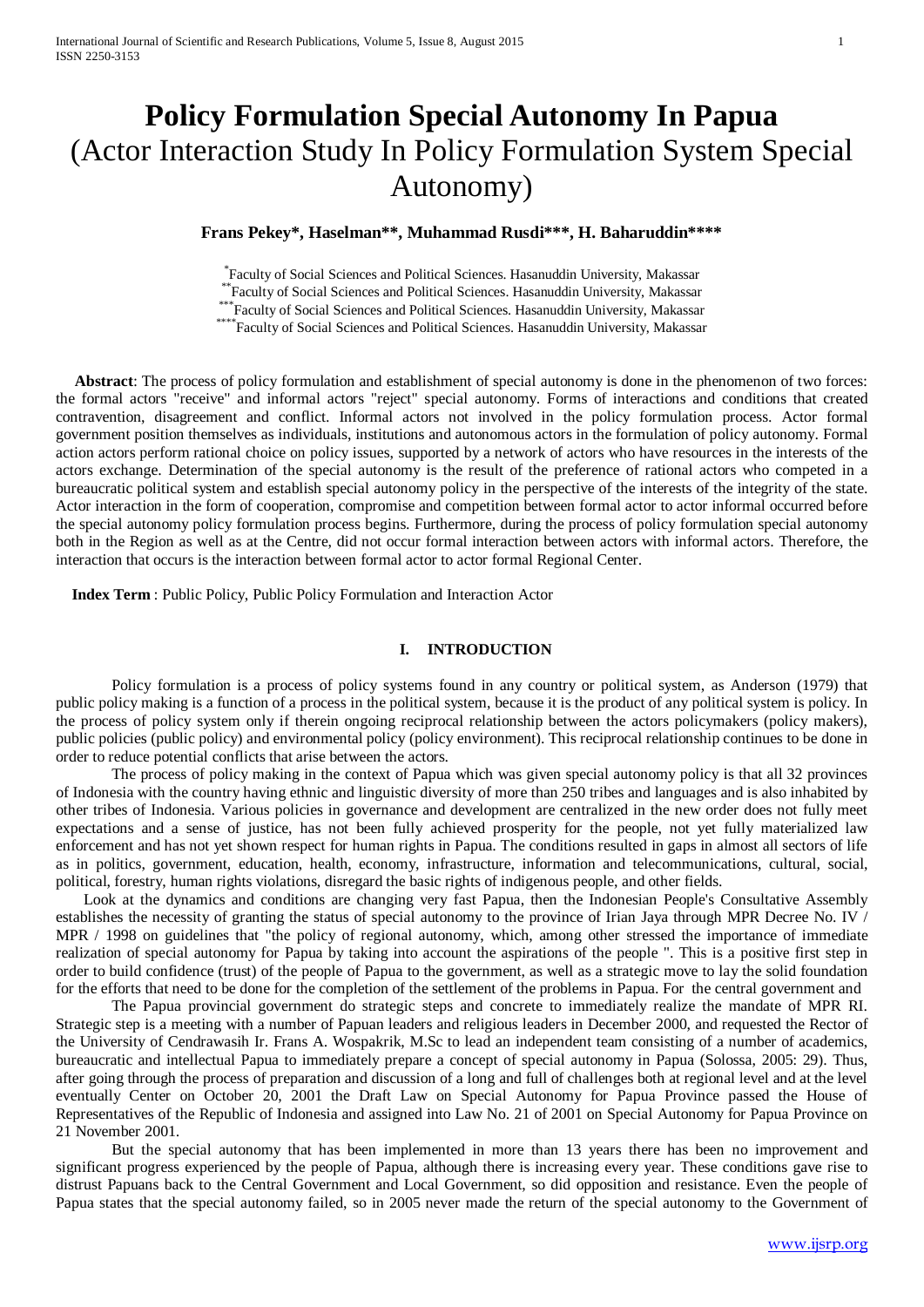Indonesia. The implication is that people continue to voice referendum and the threat of disintegration in various regions of Papua, so the approach put forward security and conflict continue to occur in Papua. Ultimately raises the question of why the special autonomy policy has not been able to resolve the conflict in Papua. It is necessary to look for the problem in public policy perspective, both factors in policy formulation and implementation factors.

Stages of policy formulation will determine the course of implementation of a public policy optimally. Formulation of good policy is largely determined by how the role of formal and informal actors and stakeholders involved and interact actively and effectively and be able to respond to the policy environment, thus affecting and make an impact in the process of formulation and determination policy. By therefore, encourage researchers inspire and to conduct research and study aspects of special autonomy policy formulation, so expect locate problems. Thus this study wanted to examine, analyze the process of policy formulation special autonomy through the interaction of the actors in the system approach formulations policy in the enactment - Act No. 21 of 2001 on Special Autonomy for Papua Province. The hope is that it can provide a scientific study as a contribution to thinking in the context of public policy reformulation for peaceful conflict resolution, dignified and comprehensive peace in Papua realize the future.

With regard to the problems studied is a social phenomenon that occurred in Papua, as described above, the formulation of the problem in this research is how the interaction between actors in policy formulation Papua special autonomy?

#### **II. RESEARCH METHOD**

This study examines and analyzes the views of perception, action, and the behavior of the formal and informal actors in looking and seeing the conflict in Papua, thus formulate and establish policies Papua's special autonomy. Therefore, the approach used in this study is a qualitative approach. While the type of qualitative research used in this research is the type of research phenomenology, because trying to understand a phenomenon, uncover and acquire in-depth and thorough explanation and can be described in accordance with the real situation on the ground. With research phenomenology can understand, analyze and describe the process of policy formulation Papua's special autonomy as a settlement or resolution of the conflict in Papua.

Informants in this study formal and informal leaders directly involved as well as having a strong influence in the process of policy formulation Special Autonomy for Papua Province in 2001, namely:

The actors Formal of Government (Former Government Officials Papua Province, District and City and team Assessment Autonomy and Assistance Team Draft Special Autonomy Law for Papua Province; b) The actors Informal of Papuans: Chairman of the Papuan Presidium Council (PDP ) formed by the Papuan Congress 2000 Results; (c) The informal leader of the Religious.

The data obtained through the interview, then analyzed using an interactive model. In the interactive model there are three components of the analysis according to Miles and Humberman (1992: 16-19), namely: data reduction; presentation of data; and conclusion / verification

#### **III. RESULTS AND DISCUSSION**

To find out the analysis of the interaction between actors in the formulation of special autonomy policy can be seen from :

#### **1.Aksesibilitas Actor**

The involvement of the actors in the process of policy formulation special autonomy as a solution to the Papua conflict resolution really has the capacity and capability, so as to represent and aspire and are able to solve various problems in Papua. At least for formal actors of Government (Executive, Legisltatif) as well as other elements that have been and are involved really understand the problem, have the commitment, political responsibility, moral and conscience and in accordance with the duties and responsibilities and the authority carried by the actor.

Papua informal actor or actors called informal composed of leaders from the Papuan customary chief, chiefs, intellectuals, leaders of the Free Papua organization, women leaders, youth leaders and students who are involved directly with the people and representing the people of Papua. Informal actors involved before reform and referred to since the beginning of reform in 1998 by Papua People Reform Movement to fight for the values of the rights of the Papuan people's lives, human rights abuses, injustice, exploitation of natural resources and other customers.

Formal government actor or actors called formal comprised of leaders Executive, Legislative, and related intellectual figures requested by the Government of academics, intellectuals Papua and the government formally referred LSM. Actor consists of formal actor and actor Formal Regional Centre. Local formal actors, including the Governor / Deputy Governor of Papua and government officials related, regents and mayors, Led House of Representatives (DPR) Papua, academics, intellectuals and NGOs Papua. The formal actors of this area contained within the Assessment Team and Assistance Team policy of special autonomy in Papua. While Actor Formal Center, include the Coordinating Minister for Political, Social and Security Affairs, Minister of Internal Affairs, Commission II of the House of Representatives, the Working Committee of the Special Autonomy of Parliament, Members of the House of Representatives Electoral District Papua.

Involvement and accessibility of informal actors performed in a variety of activities Papuans openly struggle has begun to be built since the beginning of the 1998 reforms by moving the various components of society in all regions in Papua the start of vertical conflict dynamics. Vertical conflict as told Pruitt & Rubin, (2004) in Novri Susan, (2009) as a conflict between groups (citizens) by country, by increasing the demand initially was the completion of cases of human rights violations, deprivation of customary rights to land, exploitation of natural resources, lack of access Papuans in governance, and other demands. But then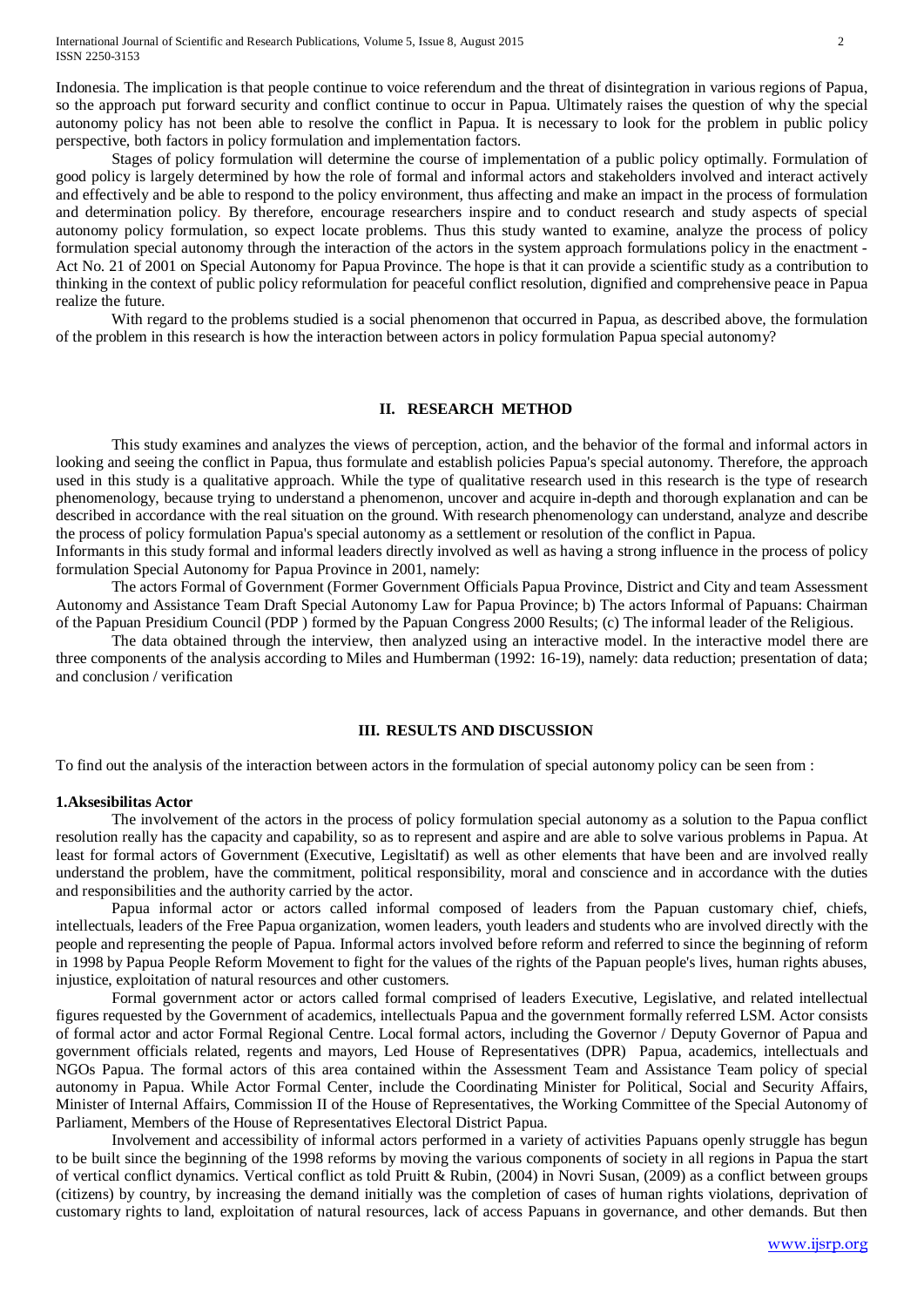raised his demands became political content that is streamlining the history of Papua's integration and the demands of even the demands self-determination referendum and the recognition of political sovereignty ever declared on December 1, 1961.

Various measures and continued efforts made by the informal actors to seek out access channels to gain support from within the country and from abroad to the demands and struggles as an attempt to build solidarity conflict. This process finally achieved the Informal actors in obtaining accessibility is convince the other party and formal actors both at home and abroad, as quoted from Alua (2000) are summarized as follows:

- a. Do the National Dialogue between the informal actors and representatives of the Papua with President BJ Habibie in Jakarta in February 1999. Since then the accessibility and informal actors involved Papua increasingly widespread and intense to prepare a variety of strategies to move their struggle can be achieved.
- b. Communication efforts and limited dialogue among the actors informal with formal actors with President Abdurrahman Wahid (Gus Dur) and convince him to gain access and permits the President to hold the Second Papuan People's Congress in May-June 2000;
- c. Accessibility and involvement of Papua informal actors abroad, especially in countries in the Pacific such as Vanuatu meeting with the Prime Minister of Vanuatu (Barak Sope) at the end of July 2000, also at a meeting of Pacific Rim countries or Pacific Island Forum (PIF) held in country Nauru in August 2000, also attended and joined the delegation of Vanuatu at the UN Millennium Summit in September 2000 in New York.

### **2. Actor Interaction Relationship**

Actor interaction occurs because of a communication link between the actors or elites as social beings who find it equally has the same instinct and the instinct to communicate and analyze the problem of conflict in Papua. Forms of interaction between actors that occur in the process of conflict resolution policy in Papua until the special autonomy policy formulation process are: first, the interaction is positive because it has a good vision of the same struggle between actors between formal and informal actors in the form of cooperation and accommodation; second, the interaction is negative because it has the vision and objectives of the struggle between the actors opposing formal with informal actors, namely in the form of competition, of contravention and contradiction or conflict.

Forms of cooperation and interaction between actors accommodation informal with formal actor also occurred in Papua, namely: first, the Dialogue Team 100 representative Papuan figures met President BJ Habibie at the State Palace in Jakarta on February 26, 1999, with a unanimous voice to convey the statement to exit from the Republic of Indonesia; Secondly, Actor Informal meet and communicate with President Abdurrahman Wahid (Gus Dur) to request permission and ask for help Operation Papuan People's Congress dated 29 May to 4June 2000 and as well as providing financial assistance operation of Rp. 1 Billion; Third, when President Wahid approved the request of the people of Papua on the change of name into Papua and Irian Jaya and President inaugurated its use on 1 January, 2001 in Jayapura; Fourth, when the governors, regents and mayors to facilitate and finance the departure of Team 100 met President BJ Habibie in Jakarta; fifth, when the Governor, Regent, Mayor, Chairman of Parliament and facilitate the departure of of participants Regional Conference Leader (Muspida) Papuan Congress District and the City to Jayapura and vice versa; sixth, when the governor, regent, mayor and Regional Conference Leader (Muspida) attend and follow the preamble and during the implementation of the Papuan Congress; seventh, when the actor informal Papua (Papua Presidium Council Panel member of the District / Municipal) and representatives of the Papuan people involved as participants representatives of district and municipal in Papua facilitated and involved to follow the Papua Special Autonomy Assessment Forum organized by the actor Formal; b) Form of property; The forms of interaction that occurs between formal actor with actors dyed informal competition or competition on the achievement of the goals and desires of each special autonomy option in the fight for the rejection of special autonomy and demanding Papuan independence, then increased to contravention due to perform mutual rejection and resistance and later disputed and violence because of falling victim to the party people of Papua.

#### **3. Value Influential Actor**

Values that affect the actor formal and informal actors in the process of policy formulation Papua's Special Autonomy, discussed and analyzed as follows.

**1) Value - Value Politics:** Political values refer to the interests of certain political groups. In the framework of the Papua Special Autonomy policy formulation, the groups involved are the government and the DPR and Papua informal group of political elite. Formal actors interested in maintaining the integrity of the Unitary Republic of Indonesia and the granting of special autonomy status, as defined in the Decree of the People's Consultative Assembly of the Republic of Indonesia Number IV / MPR / 1999 on Special Autonomy Status Granting for Aceh and Papua. Meanwhile, on the joint informal actors concerned with the demands of the Papuan people separated out from Indonesia or independence. This is done more intensively since the reform era in 1999 and commencement current national dialogue between President BJ Habibie with 100 Papuan elite team. Furthermore, the Papuan elite also continued to implement various efforts and measures either through meetings, meetings, seminars, and even the Great Council held the people of Papua and Papua Congress in 2000 that it is the demands recognition of the sovereign right of the people of Papua have ever declared on May 1, 1961.

**2) Values Policy:** The values that influence policy actors both formal and informal actors are both sides going to want to fight for a public issue in the view of each deserve and must be fought. Formal actor parties fight for the interests of the welfare of the people of Papua and the Papuan people's interest in the nation and the State of Indonesia is a priority that must be defended and championed and formulation set forth in the Special Autonomy policy formulation. Some policies that value becomes the basic values that inspire, encourage and influence actors spawned formal draft of the Papua Special Autonomy policy design is as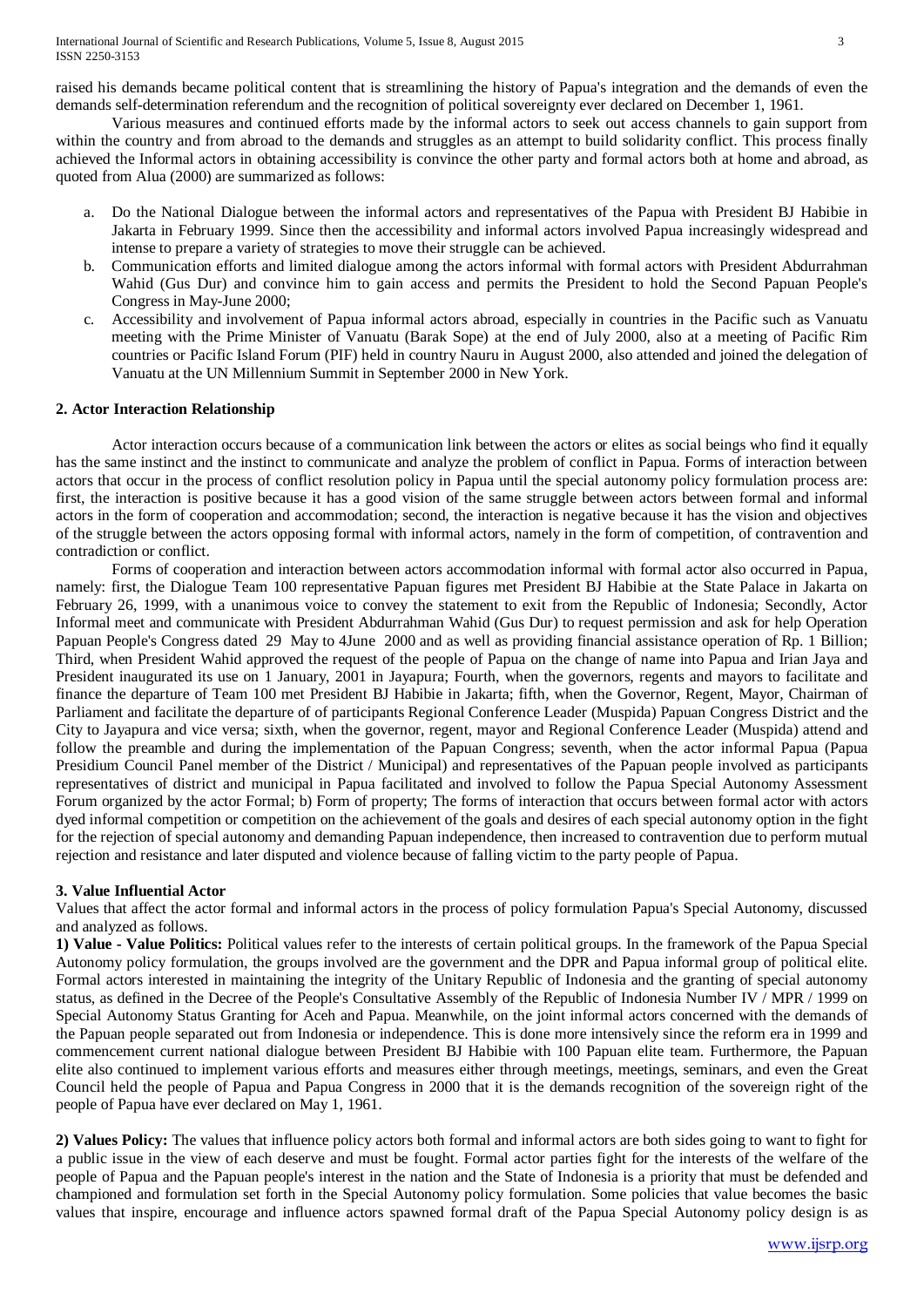defined in the document Principles mind the background of the preparation of the Draft Law on Special Autonomy for Papua Province, namely : first, the protection of the basic rights of indigenous people; secondly, Democracy and democratic maturity; third, Respect for ethics and morals; fourth, Respect for human rights; the fifth, the rule of law; the sixth, Respect for pluralism; seventh, Equal status, rights and obligations as citizens. Meanwhile, at the informal actors also continue to fight the problems of the Papuans who had been left behind, backward, impoverished and oppressed by violence that should come out of this condition through a struggle for independence. Views or values held informal actors is that they are no longer trust the Indonesian government policies that have been devastating, oppress and violate human rights over the Land of Papua for 40 years since the integration in 1961.

**3). Value - The value of the Organization**: The values of the organization often affects bureaucrat when engaged in the policy process. In accordance with the existing hierarchy in the bureaucracy, the actors in higher positions usually emphasize values such as efficiency, effectiveness, rewards, sanctions and their privileges to the existing apparatus underneath. Other values is to keep the organization alive and evolving. Organizational values are seen to influence the formal actors and the Government of Papua informal actors in conflict resolution in Papua is that on the one hand the government and parliament and security forces and tiered hierarchical duties and responsibilities of each in resolving the problems of Papua, especially in dampen the various demands of the people of Papua. The government has the power to suppress the people of Papua through various ways and means, so that the continuity of governance, the implementation of development and social development remain and continue to run as it should despite the political situation and security when public order was very high intensity.

**4) Personal Values** : Values private actors also affect the formal and informal actors in conflict resolution efforts through the development of policies Papua Special Autonomy for Papua. Personal values than formal actors (Governors, Regents, Mayors in Papua) along Regional Conference Leader (Muspida) besides felt responsible because of the position and its mission, as well as privately as leaders or formal elite that has the ability and capacity to be able to make various efforts and mitigating measures that reputation, good name and dignity is maintained. Even when the actors are able to handle formal problems that occur at the time, the people and their superiors can assess and give a positive appreciation and at the same time be an achievement for the elite of this formal, so that once the service is good and achievement can be remembered and recorded in the course of his personal life or get a reward or promotion in a specific position higher .. Meanwhile the informal actors who continue to fight for their aspirations for independence of Papua is also influenced by the values that are embedded in these informal private elites, where they feel concerned and disappointment over the state and Papuans living situation experienced, perceived and accepted for integration with Indonesia Countries such as injustice, extortion, torture, stigmatization separatist, acts of violence and violations of human rights (HAM).

**5) Values Ideology :** The values of ideology is the value to be considered in the policy process. Values ideology affect actors in the formal and informal actors drafting Papua Special Autonomy policy. Formal actors who are ruling elite ideological values of the Republic of Indonesia, Pancasila. Pancasila ideology has been imparted to every citizen of Indonesia, especially during the new order either through formal education or through non-formal education such as upgrading-upgrading by the State and Local Government agencies. But as entering a period of reform, as if the ideology of Pancasila is degraded and no longer even taught through formal and non-formal education. This condition is the inclusion of other ideologies opportunities in the Republic of Indonesia, which when not denied by the government and other state officials. Such conditions utilized by the elite people of Papua, especially the elite Papua Papuan independence fighters in the past to re-cultivate and instill the values of ideology Papua to secede from the Unitary Republic of Indonesia.

## **IV. CONCLUSION**

Based on the analysis and discussion of the formulated some conclusions as follows that the analysis of interactions Actors in Policy Formulation includes:

a. The involvement of actors in the system and accessibility of Papua's Special Autonomy policy formulation simply dominated and carried out by the Government that formal actors of the Regional and Central Government Officials, Academics, Intellectuals Papua designated in the Team Assessment and Assistance Team. While involvement and accessibility of Papua informal actors do not occur during the process of policy formulation special autonomy. The main reason is the different actors of both parties view that formal actors accept special autonomy, while informal actors reject it. Therefore, the theory of policy actors are not met Anderson.

b. Actor interaction in the form of cooperation, compromise and competition between formal actor to actor informal occurred before the special autonomy policy formulation process begins. Furthermore, during the process of policy formulation special autonomy both in the Region as well as at the Centre, did not occur formal interaction between actors with informal actors. Therefore, the interaction that occurs is the interaction between formal actor to actor formal Regional Center.